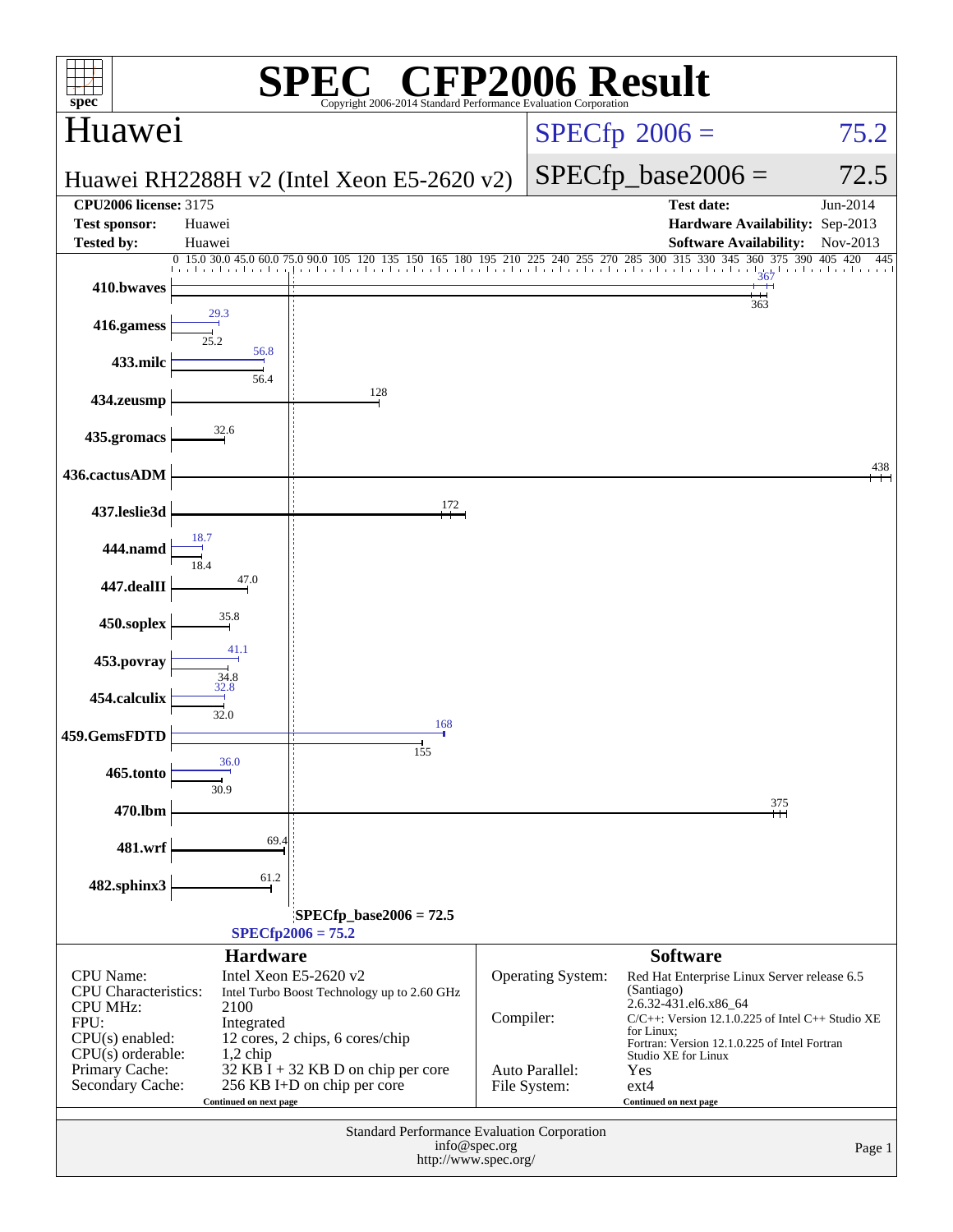

## Huawei

# $SPECfp2006 = 75.2$  $SPECfp2006 = 75.2$

Huawei RH2288H v2 (Intel Xeon E5-2620 v2)

### $SPECfp\_base2006 = 72.5$

#### **[CPU2006 license:](http://www.spec.org/auto/cpu2006/Docs/result-fields.html#CPU2006license)** 3175 **[Test date:](http://www.spec.org/auto/cpu2006/Docs/result-fields.html#Testdate)** Jun-2014 **[Test sponsor:](http://www.spec.org/auto/cpu2006/Docs/result-fields.html#Testsponsor)** Huawei **[Hardware Availability:](http://www.spec.org/auto/cpu2006/Docs/result-fields.html#HardwareAvailability)** Sep-2013 **[Tested by:](http://www.spec.org/auto/cpu2006/Docs/result-fields.html#Testedby)** Huawei **[Software Availability:](http://www.spec.org/auto/cpu2006/Docs/result-fields.html#SoftwareAvailability)** Nov-2013 [L3 Cache:](http://www.spec.org/auto/cpu2006/Docs/result-fields.html#L3Cache) 15 MB I+D on chip per chip<br>Other Cache: None [Other Cache:](http://www.spec.org/auto/cpu2006/Docs/result-fields.html#OtherCache) [Memory:](http://www.spec.org/auto/cpu2006/Docs/result-fields.html#Memory) 256 GB (16 x 16 GB 2Rx4 PC3-14900R-13, ECC) [Disk Subsystem:](http://www.spec.org/auto/cpu2006/Docs/result-fields.html#DiskSubsystem) 1 x 300 GB SAS, 10000RPM [Other Hardware:](http://www.spec.org/auto/cpu2006/Docs/result-fields.html#OtherHardware) None [System State:](http://www.spec.org/auto/cpu2006/Docs/result-fields.html#SystemState) Run level 3 (multi-user)<br>Base Pointers: 64-bit [Base Pointers:](http://www.spec.org/auto/cpu2006/Docs/result-fields.html#BasePointers) 64-bit<br>Peak Pointers: 32/64-bit [Peak Pointers:](http://www.spec.org/auto/cpu2006/Docs/result-fields.html#PeakPointers) [Other Software:](http://www.spec.org/auto/cpu2006/Docs/result-fields.html#OtherSoftware) None

| <b>Results Table</b> |                                                                                                          |              |                |              |                |       |                |              |                |              |                |              |  |
|----------------------|----------------------------------------------------------------------------------------------------------|--------------|----------------|--------------|----------------|-------|----------------|--------------|----------------|--------------|----------------|--------------|--|
|                      | <b>Base</b>                                                                                              |              |                |              |                |       |                | <b>Peak</b>  |                |              |                |              |  |
| <b>Benchmark</b>     | <b>Seconds</b>                                                                                           | <b>Ratio</b> | <b>Seconds</b> | <b>Ratio</b> | <b>Seconds</b> | Ratio | <b>Seconds</b> | <b>Ratio</b> | <b>Seconds</b> | <b>Ratio</b> | <b>Seconds</b> | <b>Ratio</b> |  |
| 410.bwayes           | 38.0                                                                                                     | 357          | 37.0           | 367          | 37.4           | 363   | 37.0           | 367          | 36.6           | 371          | 37.8           | 359          |  |
| 416.gamess           | 778                                                                                                      | 25.2         | 777            | 25.2         | 778            | 25.2  | 668            | 29.3         | 668            | 29.3         | 668            | 29.3         |  |
| $433$ .milc          | 163                                                                                                      | 56.4         | 163            | 56.4         | 163            | 56.4  | 162            | 56.8         | 162            | 56.8         | 162            | 56.8         |  |
| $434$ . zeusmp       | 71.0                                                                                                     | 128          | 71.2           | 128          | 71.2           | 128   | 71.0           | 128          | 71.2           | 128          | 71.2           | <u>128</u>   |  |
| 435.gromacs          | 219                                                                                                      | 32.6         | 219            | 32.6         | 220            | 32.5  | 219            | 32.6         | 219            | 32.6         | 220            | 32.5         |  |
| 436.cactusADM        | 27.7                                                                                                     | 431          | 26.9           | 444          | 27.3           | 438   | 27.7           | 431          | 26.9           | 444          | 27.3           | <u>438</u>   |  |
| 437.leslie3d         | 54.6                                                                                                     | 172          | 56.4           | 167          | 51.8           | 181   | 54.6           | 172          | 56.4           | 167          | 51.8           | 181          |  |
| 444.namd             | 435                                                                                                      | 18.4         | 435            | 18.4         | 436            | 18.4  | 428            | 18.7         | 428            | 18.7         | 428            | 18.7         |  |
| $447$ .dealII        | 243                                                                                                      | 47.0         | 243            | 47.0         | 243            | 47.0  | 243            | 47.0         | 243            | 47.0         | 243            | 47.0         |  |
| $450$ .soplex        | 233                                                                                                      | 35.8         | 234            | 35.7         | 233            | 35.8  | 233            | 35.8         | 234            | 35.7         | 233            | 35.8         |  |
| $453$ .povray        | 153                                                                                                      | 34.8         | 154            | 34.6         | 152            | 34.9  | 129            | 41.2         | 130            | 41.1         | 130            | 41.1         |  |
| 454.calculix         | 258                                                                                                      | 32.0         | 258            | 32.0         | 257            | 32.1  | 251            | 32.8         | 251            | 32.8         | 251            | 32.8         |  |
| 459.GemsFDTD         | 68.5                                                                                                     | 155          | 68.5           | 155          | 68.7           | 154   | 63.2           | 168          | 63.4           | 167          | 63.0           | 169          |  |
| 465.tonto            | 318                                                                                                      | 31.0         | 319            | 30.9         | 322            | 30.6  | 274            | 36.0         | 274            | 36.0         | 273            | 36.0         |  |
| 470.1bm              | 36.2                                                                                                     | 379          | 37.0           | 371          | 36.6           | 375   | 36.2           | 379          | 37.0           | 371          | 36.6           | 375          |  |
| 481.wrf              | 162                                                                                                      | 69.0         | 161            | 69.4         | 160            | 69.7  | 162            | 69.0         | <b>161</b>     | 69.4         | 160            | 69.7         |  |
| 482.sphinx3          | 319                                                                                                      | 61.1         | 319            | 61.2         | 317            | 61.4  | 319            | 61.1         | 319            | 61.2         | 317            | 61.4         |  |
|                      | Results appear in the order in which they were run. Bold underlined text indicates a median measurement. |              |                |              |                |       |                |              |                |              |                |              |  |

#### **[Operating System Notes](http://www.spec.org/auto/cpu2006/Docs/result-fields.html#OperatingSystemNotes)**

Stack size set to unlimited using "ulimit -s unlimited"

#### **[Platform Notes](http://www.spec.org/auto/cpu2006/Docs/result-fields.html#PlatformNotes)**

 BIOS configuration: Set Power Efficiency Mode to Custom Baseboard Management Controller used to adjust the fan speed to 100% Sysinfo program /spec/config/sysinfo.rev6800 \$Rev: 6800 \$ \$Date:: 2011-10-11 #\$ 6f2ebdff5032aaa42e583f96b07f99d3 running on localhost Sun Jun 15 00:38:55 2014

 This section contains SUT (System Under Test) info as seen by some common utilities. To remove or add to this section, see: <http://www.spec.org/cpu2006/Docs/config.html#sysinfo> Continued on next page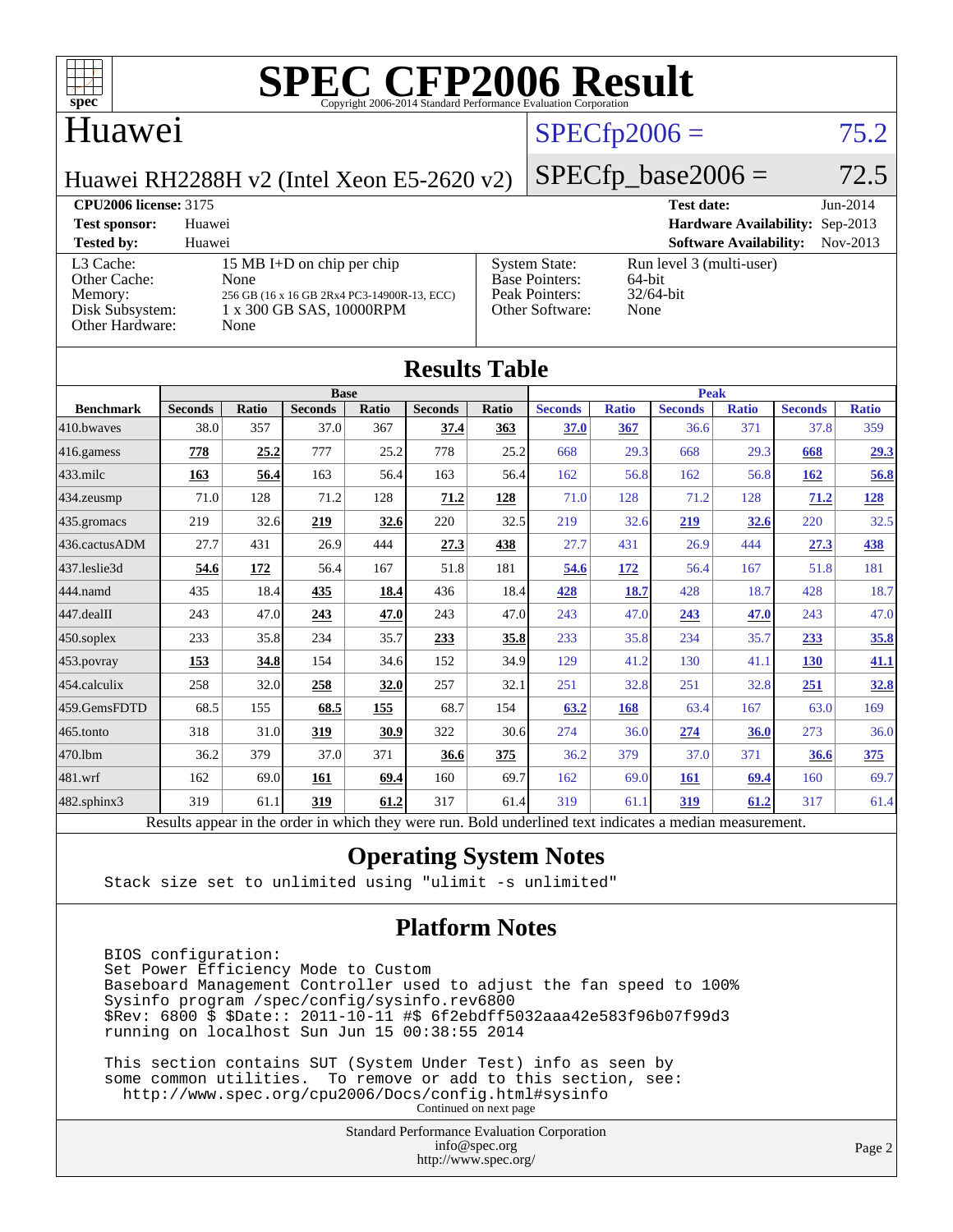

## Huawei

 $SPECTp2006 = 75.2$ 

Huawei RH2288H v2 (Intel Xeon E5-2620 v2)

**[Tested by:](http://www.spec.org/auto/cpu2006/Docs/result-fields.html#Testedby)** Huawei **[Software Availability:](http://www.spec.org/auto/cpu2006/Docs/result-fields.html#SoftwareAvailability)** Nov-2013

**[CPU2006 license:](http://www.spec.org/auto/cpu2006/Docs/result-fields.html#CPU2006license)** 3175 **[Test date:](http://www.spec.org/auto/cpu2006/Docs/result-fields.html#Testdate)** Jun-2014 **[Test sponsor:](http://www.spec.org/auto/cpu2006/Docs/result-fields.html#Testsponsor)** Huawei **[Hardware Availability:](http://www.spec.org/auto/cpu2006/Docs/result-fields.html#HardwareAvailability)** Sep-2013

 $SPECTp\_base2006 = 72.5$ 

#### **[Platform Notes \(Continued\)](http://www.spec.org/auto/cpu2006/Docs/result-fields.html#PlatformNotes)**

 From /proc/cpuinfo model name : Intel(R) Xeon(R) CPU E5-2620 v2 @ 2.10GHz 2 "physical id"s (chips) 12 "processors" cores, siblings (Caution: counting these is hw and system dependent. The following excerpts from /proc/cpuinfo might not be reliable. Use with caution.) cpu cores : 6 siblings : 6 physical 0: cores 0 1 2 3 4 5 physical 1: cores 0 1 2 3 4 5 cache size : 15360 KB From /proc/meminfo MemTotal: 264478184 kB HugePages\_Total: 0 Hugepagesize: 2048 kB /usr/bin/lsb\_release -d Red Hat Enterprise Linux Server release 6.5 (Santiago) From /etc/\*release\* /etc/\*version\* redhat-release: Red Hat Enterprise Linux Server release 6.5 (Santiago) system-release: Red Hat Enterprise Linux Server release 6.5 (Santiago) system-release-cpe: cpe:/o:redhat:enterprise\_linux:6server:ga:server uname -a: Linux localhost 2.6.32-431.el6.x86\_64 #1 SMP Sun Nov 10 22:19:54 EST 2013 x86\_64 x86\_64 x86\_64 GNU/Linux run-level 3 Jun 14 17:18 SPEC is set to: /spec<br>Filesystem Type Type Size Used Avail Use% Mounted on /dev/sda2 ext4 272G 78G 180G 31% / Additional information from dmidecode: Memory: 13x Hynix HMT42GR7AFR4C-RD 16 GB 1867 MHz 2 rank 3x Samsung M393B2G70DB0-CMA 16 GB 1867 MHz 2 rank (End of data from sysinfo program)

#### **[General Notes](http://www.spec.org/auto/cpu2006/Docs/result-fields.html#GeneralNotes)**

```
Environment variables set by runspec before the start of the run:
KMP_AFFINITY = "granularity=fine,compact,0,1"
LD_LIBRARY_PATH = "/spec/libs/32:/spec/libs/64"
OMP NUM THREADS = "12"
```
Continued on next page

Standard Performance Evaluation Corporation [info@spec.org](mailto:info@spec.org) <http://www.spec.org/>

Page 3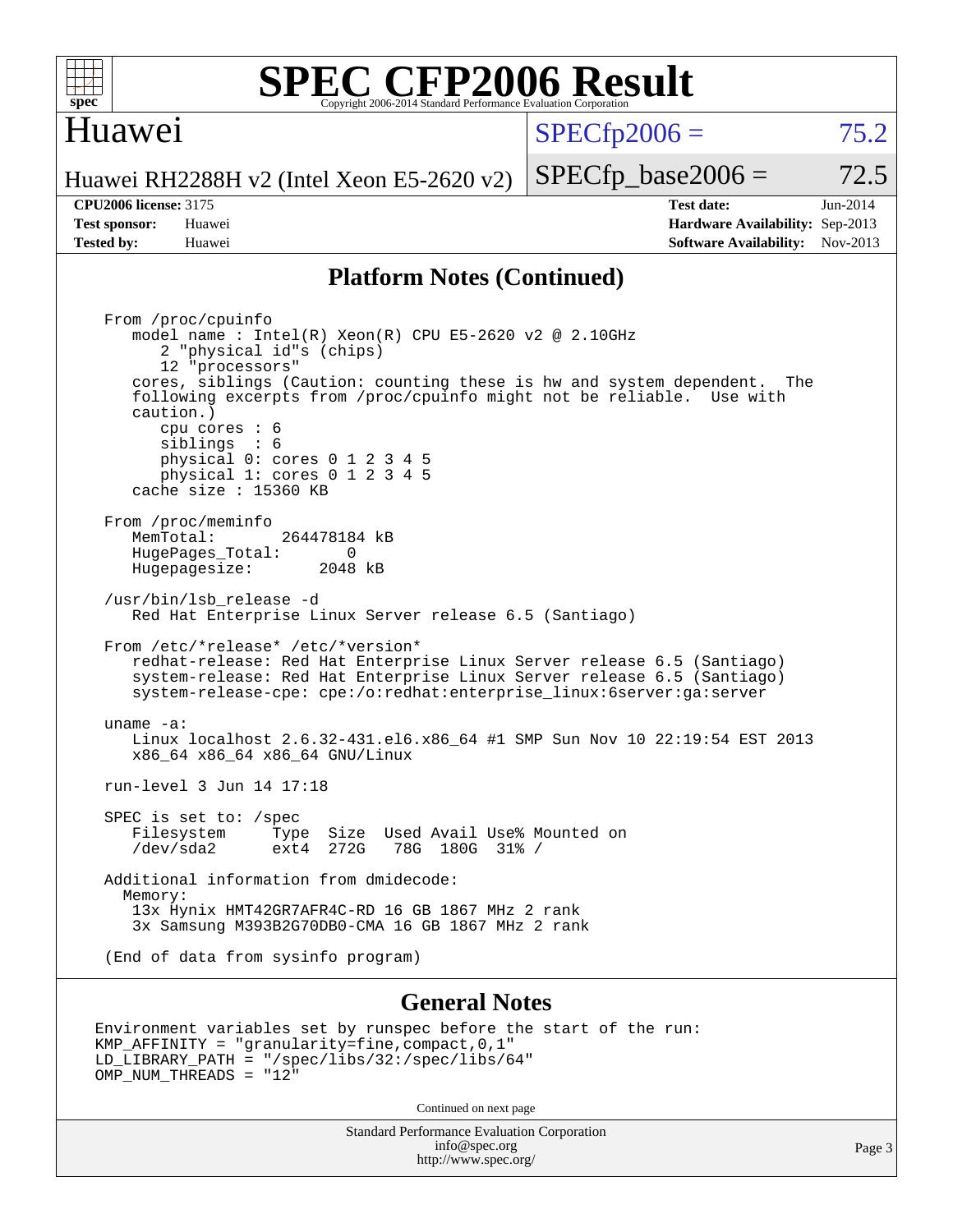

### Huawei

 $SPECTp2006 = 75.2$ 

Huawei RH2288H v2 (Intel Xeon E5-2620 v2)

**[Tested by:](http://www.spec.org/auto/cpu2006/Docs/result-fields.html#Testedby)** Huawei **[Software Availability:](http://www.spec.org/auto/cpu2006/Docs/result-fields.html#SoftwareAvailability)** Nov-2013

 $SPECTp\_base2006 = 72.5$ **[CPU2006 license:](http://www.spec.org/auto/cpu2006/Docs/result-fields.html#CPU2006license)** 3175 **[Test date:](http://www.spec.org/auto/cpu2006/Docs/result-fields.html#Testdate)** Jun-2014 **[Test sponsor:](http://www.spec.org/auto/cpu2006/Docs/result-fields.html#Testsponsor)** Huawei **[Hardware Availability:](http://www.spec.org/auto/cpu2006/Docs/result-fields.html#HardwareAvailability)** Sep-2013

#### **[General Notes \(Continued\)](http://www.spec.org/auto/cpu2006/Docs/result-fields.html#GeneralNotes)**

 Binaries compiled on a system with 2 x Xeon X5645 CPU + 16GB memory using RHEL 6.1 Transparent Huge Pages enabled with: echo always > /sys/kernel/mm/redhat\_transparent\_hugepage/enabled The Huawei RH2288H v2 and Huawei RH2288 v2 and the Huawei RH1288 v2 models are electronically equivalent. The results have been measured on a Huawei RH2288H v2 model

## **[Base Compiler Invocation](http://www.spec.org/auto/cpu2006/Docs/result-fields.html#BaseCompilerInvocation)**

[C benchmarks](http://www.spec.org/auto/cpu2006/Docs/result-fields.html#Cbenchmarks): [icc -m64](http://www.spec.org/cpu2006/results/res2014q3/cpu2006-20140628-30041.flags.html#user_CCbase_intel_icc_64bit_0b7121f5ab7cfabee23d88897260401c)

[C++ benchmarks:](http://www.spec.org/auto/cpu2006/Docs/result-fields.html#CXXbenchmarks) [icpc -m64](http://www.spec.org/cpu2006/results/res2014q3/cpu2006-20140628-30041.flags.html#user_CXXbase_intel_icpc_64bit_bedb90c1146cab66620883ef4f41a67e)

[Fortran benchmarks](http://www.spec.org/auto/cpu2006/Docs/result-fields.html#Fortranbenchmarks): [ifort -m64](http://www.spec.org/cpu2006/results/res2014q3/cpu2006-20140628-30041.flags.html#user_FCbase_intel_ifort_64bit_ee9d0fb25645d0210d97eb0527dcc06e)

[Benchmarks using both Fortran and C](http://www.spec.org/auto/cpu2006/Docs/result-fields.html#BenchmarksusingbothFortranandC): [icc -m64](http://www.spec.org/cpu2006/results/res2014q3/cpu2006-20140628-30041.flags.html#user_CC_FCbase_intel_icc_64bit_0b7121f5ab7cfabee23d88897260401c) [ifort -m64](http://www.spec.org/cpu2006/results/res2014q3/cpu2006-20140628-30041.flags.html#user_CC_FCbase_intel_ifort_64bit_ee9d0fb25645d0210d97eb0527dcc06e)

### **[Base Portability Flags](http://www.spec.org/auto/cpu2006/Docs/result-fields.html#BasePortabilityFlags)**

| 410.bwaves: -DSPEC CPU LP64<br>416.gamess: - DSPEC_CPU_LP64 |                                                                |
|-------------------------------------------------------------|----------------------------------------------------------------|
| 433.milc: -DSPEC CPU LP64                                   |                                                                |
| 434.zeusmp: -DSPEC_CPU_LP64                                 |                                                                |
| 435.gromacs: -DSPEC_CPU_LP64 -nofor_main                    |                                                                |
| 436.cactusADM: -DSPEC_CPU_LP64 -nofor main                  |                                                                |
| 437.leslie3d: -DSPEC CPU LP64                               |                                                                |
| 444.namd: -DSPEC CPU LP64                                   |                                                                |
| 447.dealII: -DSPEC CPU LP64                                 |                                                                |
| 450.soplex: -DSPEC_CPU_LP64                                 |                                                                |
| 453.povray: -DSPEC_CPU_LP64                                 |                                                                |
| 454.calculix: - DSPEC CPU LP64 - nofor main                 |                                                                |
| 459.GemsFDTD: -DSPEC CPU LP64                               |                                                                |
| 465.tonto: - DSPEC CPU LP64                                 |                                                                |
| 470.1bm: - DSPEC CPU LP64                                   |                                                                |
|                                                             | 481.wrf: -DSPEC_CPU_LP64 -DSPEC_CPU_CASE_FLAG -DSPEC_CPU_LINUX |
| 482.sphinx3: -DSPEC_CPU_LP64                                |                                                                |
|                                                             |                                                                |

### **[Base Optimization Flags](http://www.spec.org/auto/cpu2006/Docs/result-fields.html#BaseOptimizationFlags)**

[C benchmarks](http://www.spec.org/auto/cpu2006/Docs/result-fields.html#Cbenchmarks):

[-xAVX](http://www.spec.org/cpu2006/results/res2014q3/cpu2006-20140628-30041.flags.html#user_CCbase_f-xAVX) [-ipo](http://www.spec.org/cpu2006/results/res2014q3/cpu2006-20140628-30041.flags.html#user_CCbase_f-ipo) [-O3](http://www.spec.org/cpu2006/results/res2014q3/cpu2006-20140628-30041.flags.html#user_CCbase_f-O3) [-no-prec-div](http://www.spec.org/cpu2006/results/res2014q3/cpu2006-20140628-30041.flags.html#user_CCbase_f-no-prec-div) [-static](http://www.spec.org/cpu2006/results/res2014q3/cpu2006-20140628-30041.flags.html#user_CCbase_f-static) [-parallel](http://www.spec.org/cpu2006/results/res2014q3/cpu2006-20140628-30041.flags.html#user_CCbase_f-parallel) [-opt-prefetch](http://www.spec.org/cpu2006/results/res2014q3/cpu2006-20140628-30041.flags.html#user_CCbase_f-opt-prefetch) [-ansi-alias](http://www.spec.org/cpu2006/results/res2014q3/cpu2006-20140628-30041.flags.html#user_CCbase_f-ansi-alias)

Continued on next page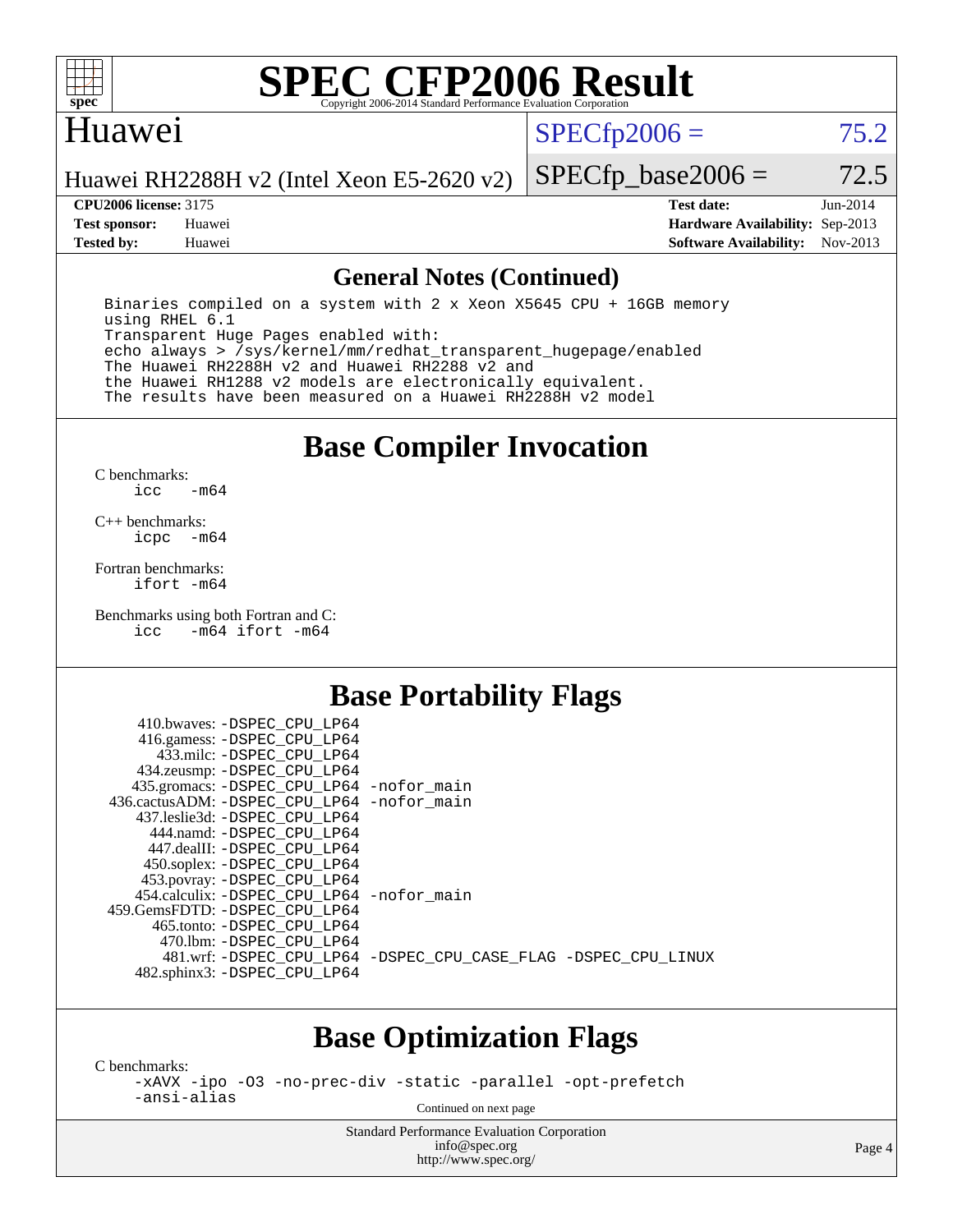

## Huawei

 $SPECfp2006 = 75.2$  $SPECfp2006 = 75.2$ 

Huawei RH2288H v2 (Intel Xeon E5-2620 v2)

**[CPU2006 license:](http://www.spec.org/auto/cpu2006/Docs/result-fields.html#CPU2006license)** 3175 **[Test date:](http://www.spec.org/auto/cpu2006/Docs/result-fields.html#Testdate)** Jun-2014 **[Test sponsor:](http://www.spec.org/auto/cpu2006/Docs/result-fields.html#Testsponsor)** Huawei **[Hardware Availability:](http://www.spec.org/auto/cpu2006/Docs/result-fields.html#HardwareAvailability)** Sep-2013 **[Tested by:](http://www.spec.org/auto/cpu2006/Docs/result-fields.html#Testedby)** Huawei **[Software Availability:](http://www.spec.org/auto/cpu2006/Docs/result-fields.html#SoftwareAvailability)** Nov-2013

 $SPECTp\_base2006 = 72.5$ 

# **[Base Optimization Flags \(Continued\)](http://www.spec.org/auto/cpu2006/Docs/result-fields.html#BaseOptimizationFlags)**

[C++ benchmarks:](http://www.spec.org/auto/cpu2006/Docs/result-fields.html#CXXbenchmarks) [-xAVX](http://www.spec.org/cpu2006/results/res2014q3/cpu2006-20140628-30041.flags.html#user_CXXbase_f-xAVX) [-ipo](http://www.spec.org/cpu2006/results/res2014q3/cpu2006-20140628-30041.flags.html#user_CXXbase_f-ipo) [-O3](http://www.spec.org/cpu2006/results/res2014q3/cpu2006-20140628-30041.flags.html#user_CXXbase_f-O3) [-no-prec-div](http://www.spec.org/cpu2006/results/res2014q3/cpu2006-20140628-30041.flags.html#user_CXXbase_f-no-prec-div) [-static](http://www.spec.org/cpu2006/results/res2014q3/cpu2006-20140628-30041.flags.html#user_CXXbase_f-static) [-opt-prefetch](http://www.spec.org/cpu2006/results/res2014q3/cpu2006-20140628-30041.flags.html#user_CXXbase_f-opt-prefetch) [-ansi-alias](http://www.spec.org/cpu2006/results/res2014q3/cpu2006-20140628-30041.flags.html#user_CXXbase_f-ansi-alias) [Fortran benchmarks](http://www.spec.org/auto/cpu2006/Docs/result-fields.html#Fortranbenchmarks): [-xAVX](http://www.spec.org/cpu2006/results/res2014q3/cpu2006-20140628-30041.flags.html#user_FCbase_f-xAVX) [-ipo](http://www.spec.org/cpu2006/results/res2014q3/cpu2006-20140628-30041.flags.html#user_FCbase_f-ipo) [-O3](http://www.spec.org/cpu2006/results/res2014q3/cpu2006-20140628-30041.flags.html#user_FCbase_f-O3) [-no-prec-div](http://www.spec.org/cpu2006/results/res2014q3/cpu2006-20140628-30041.flags.html#user_FCbase_f-no-prec-div) [-static](http://www.spec.org/cpu2006/results/res2014q3/cpu2006-20140628-30041.flags.html#user_FCbase_f-static) [-parallel](http://www.spec.org/cpu2006/results/res2014q3/cpu2006-20140628-30041.flags.html#user_FCbase_f-parallel) [-opt-prefetch](http://www.spec.org/cpu2006/results/res2014q3/cpu2006-20140628-30041.flags.html#user_FCbase_f-opt-prefetch)

[Benchmarks using both Fortran and C](http://www.spec.org/auto/cpu2006/Docs/result-fields.html#BenchmarksusingbothFortranandC):

[-xAVX](http://www.spec.org/cpu2006/results/res2014q3/cpu2006-20140628-30041.flags.html#user_CC_FCbase_f-xAVX) [-ipo](http://www.spec.org/cpu2006/results/res2014q3/cpu2006-20140628-30041.flags.html#user_CC_FCbase_f-ipo) [-O3](http://www.spec.org/cpu2006/results/res2014q3/cpu2006-20140628-30041.flags.html#user_CC_FCbase_f-O3) [-no-prec-div](http://www.spec.org/cpu2006/results/res2014q3/cpu2006-20140628-30041.flags.html#user_CC_FCbase_f-no-prec-div) [-static](http://www.spec.org/cpu2006/results/res2014q3/cpu2006-20140628-30041.flags.html#user_CC_FCbase_f-static) [-parallel](http://www.spec.org/cpu2006/results/res2014q3/cpu2006-20140628-30041.flags.html#user_CC_FCbase_f-parallel) [-opt-prefetch](http://www.spec.org/cpu2006/results/res2014q3/cpu2006-20140628-30041.flags.html#user_CC_FCbase_f-opt-prefetch) [-ansi-alias](http://www.spec.org/cpu2006/results/res2014q3/cpu2006-20140628-30041.flags.html#user_CC_FCbase_f-ansi-alias)

# **[Peak Compiler Invocation](http://www.spec.org/auto/cpu2006/Docs/result-fields.html#PeakCompilerInvocation)**

[C benchmarks](http://www.spec.org/auto/cpu2006/Docs/result-fields.html#Cbenchmarks):  $\text{icc}$   $-\text{m64}$ 

[C++ benchmarks:](http://www.spec.org/auto/cpu2006/Docs/result-fields.html#CXXbenchmarks) [icpc -m64](http://www.spec.org/cpu2006/results/res2014q3/cpu2006-20140628-30041.flags.html#user_CXXpeak_intel_icpc_64bit_bedb90c1146cab66620883ef4f41a67e)

[Fortran benchmarks](http://www.spec.org/auto/cpu2006/Docs/result-fields.html#Fortranbenchmarks): [ifort -m64](http://www.spec.org/cpu2006/results/res2014q3/cpu2006-20140628-30041.flags.html#user_FCpeak_intel_ifort_64bit_ee9d0fb25645d0210d97eb0527dcc06e)

[Benchmarks using both Fortran and C](http://www.spec.org/auto/cpu2006/Docs/result-fields.html#BenchmarksusingbothFortranandC): [icc -m64](http://www.spec.org/cpu2006/results/res2014q3/cpu2006-20140628-30041.flags.html#user_CC_FCpeak_intel_icc_64bit_0b7121f5ab7cfabee23d88897260401c) [ifort -m64](http://www.spec.org/cpu2006/results/res2014q3/cpu2006-20140628-30041.flags.html#user_CC_FCpeak_intel_ifort_64bit_ee9d0fb25645d0210d97eb0527dcc06e)

# **[Peak Portability Flags](http://www.spec.org/auto/cpu2006/Docs/result-fields.html#PeakPortabilityFlags)**

Same as Base Portability Flags

# **[Peak Optimization Flags](http://www.spec.org/auto/cpu2006/Docs/result-fields.html#PeakOptimizationFlags)**

[C benchmarks](http://www.spec.org/auto/cpu2006/Docs/result-fields.html#Cbenchmarks):

 433.milc: [-xAVX](http://www.spec.org/cpu2006/results/res2014q3/cpu2006-20140628-30041.flags.html#user_peakPASS2_CFLAGSPASS2_LDFLAGS433_milc_f-xAVX)(pass 2) [-prof-gen](http://www.spec.org/cpu2006/results/res2014q3/cpu2006-20140628-30041.flags.html#user_peakPASS1_CFLAGSPASS1_LDFLAGS433_milc_prof_gen_e43856698f6ca7b7e442dfd80e94a8fc)(pass 1) [-ipo](http://www.spec.org/cpu2006/results/res2014q3/cpu2006-20140628-30041.flags.html#user_peakPASS2_CFLAGSPASS2_LDFLAGS433_milc_f-ipo)(pass 2) [-O3](http://www.spec.org/cpu2006/results/res2014q3/cpu2006-20140628-30041.flags.html#user_peakPASS2_CFLAGSPASS2_LDFLAGS433_milc_f-O3)(pass 2) [-no-prec-div](http://www.spec.org/cpu2006/results/res2014q3/cpu2006-20140628-30041.flags.html#user_peakPASS2_CFLAGSPASS2_LDFLAGS433_milc_f-no-prec-div)(pass 2) [-prof-use](http://www.spec.org/cpu2006/results/res2014q3/cpu2006-20140628-30041.flags.html#user_peakPASS2_CFLAGSPASS2_LDFLAGS433_milc_prof_use_bccf7792157ff70d64e32fe3e1250b55)(pass 2) [-static](http://www.spec.org/cpu2006/results/res2014q3/cpu2006-20140628-30041.flags.html#user_peakOPTIMIZE433_milc_f-static) [-auto-ilp32](http://www.spec.org/cpu2006/results/res2014q3/cpu2006-20140628-30041.flags.html#user_peakCOPTIMIZE433_milc_f-auto-ilp32) [-ansi-alias](http://www.spec.org/cpu2006/results/res2014q3/cpu2006-20140628-30041.flags.html#user_peakCOPTIMIZE433_milc_f-ansi-alias)

 $470.$ lbm: basepeak = yes

482.sphinx3: basepeak = yes

[C++ benchmarks:](http://www.spec.org/auto/cpu2006/Docs/result-fields.html#CXXbenchmarks)

Continued on next page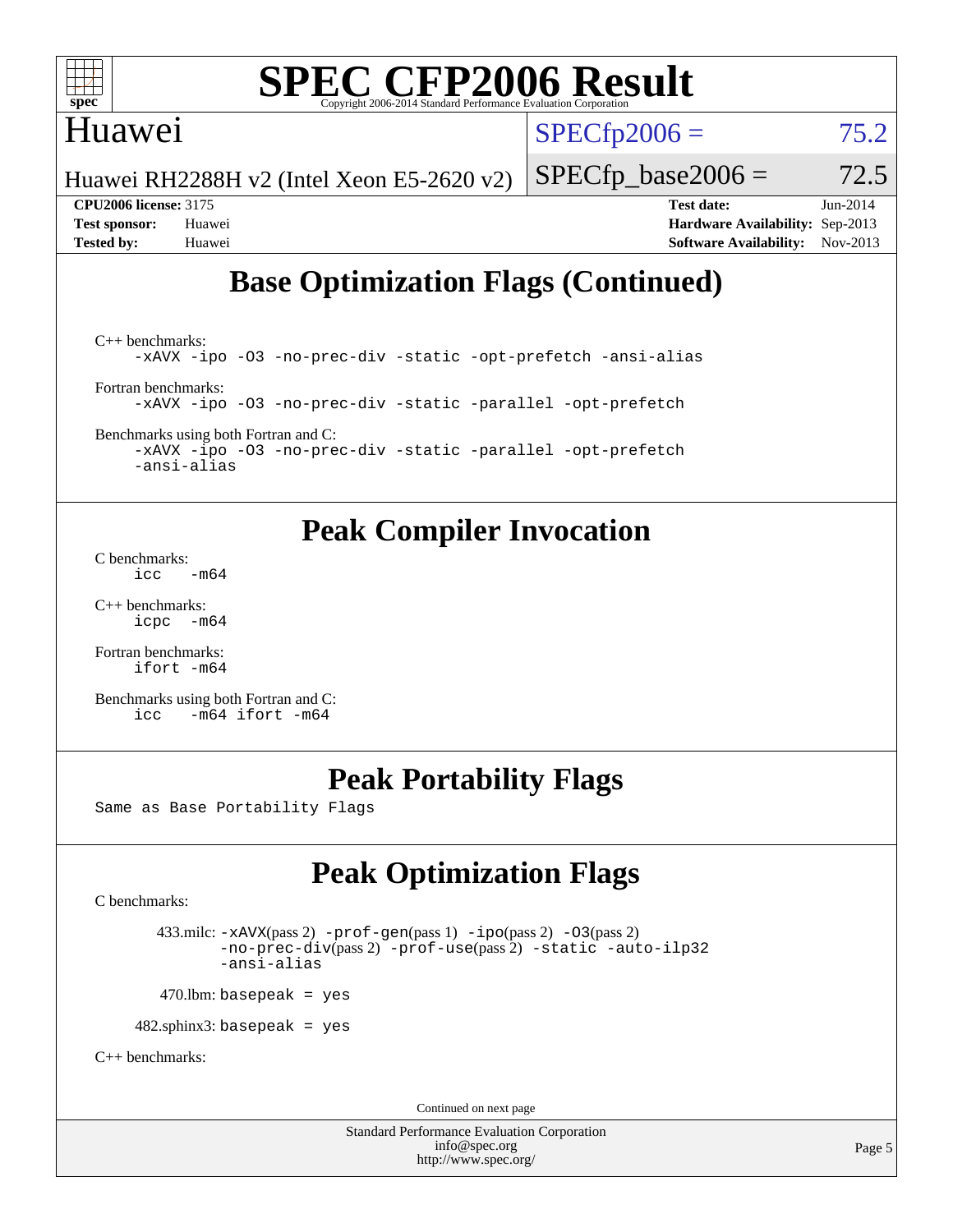

 $SPECTp2006 = 75.2$ 

Huawei RH2288H v2 (Intel Xeon E5-2620 v2)

 $SPECTp\_base2006 = 72.5$ 

Huawei

**[CPU2006 license:](http://www.spec.org/auto/cpu2006/Docs/result-fields.html#CPU2006license)** 3175 **[Test date:](http://www.spec.org/auto/cpu2006/Docs/result-fields.html#Testdate)** Jun-2014 **[Test sponsor:](http://www.spec.org/auto/cpu2006/Docs/result-fields.html#Testsponsor)** Huawei **[Hardware Availability:](http://www.spec.org/auto/cpu2006/Docs/result-fields.html#HardwareAvailability)** Sep-2013 **[Tested by:](http://www.spec.org/auto/cpu2006/Docs/result-fields.html#Testedby)** Huawei **[Software Availability:](http://www.spec.org/auto/cpu2006/Docs/result-fields.html#SoftwareAvailability)** Nov-2013

# **[Peak Optimization Flags \(Continued\)](http://www.spec.org/auto/cpu2006/Docs/result-fields.html#PeakOptimizationFlags)**

 444.namd: [-xAVX](http://www.spec.org/cpu2006/results/res2014q3/cpu2006-20140628-30041.flags.html#user_peakPASS2_CXXFLAGSPASS2_LDFLAGS444_namd_f-xAVX)(pass 2) [-prof-gen](http://www.spec.org/cpu2006/results/res2014q3/cpu2006-20140628-30041.flags.html#user_peakPASS1_CXXFLAGSPASS1_LDFLAGS444_namd_prof_gen_e43856698f6ca7b7e442dfd80e94a8fc)(pass 1) [-ipo](http://www.spec.org/cpu2006/results/res2014q3/cpu2006-20140628-30041.flags.html#user_peakPASS2_CXXFLAGSPASS2_LDFLAGS444_namd_f-ipo)(pass 2) [-O3](http://www.spec.org/cpu2006/results/res2014q3/cpu2006-20140628-30041.flags.html#user_peakPASS2_CXXFLAGSPASS2_LDFLAGS444_namd_f-O3)(pass 2) [-no-prec-div](http://www.spec.org/cpu2006/results/res2014q3/cpu2006-20140628-30041.flags.html#user_peakPASS2_CXXFLAGSPASS2_LDFLAGS444_namd_f-no-prec-div)(pass 2) [-prof-use](http://www.spec.org/cpu2006/results/res2014q3/cpu2006-20140628-30041.flags.html#user_peakPASS2_CXXFLAGSPASS2_LDFLAGS444_namd_prof_use_bccf7792157ff70d64e32fe3e1250b55)(pass 2) [-fno-alias](http://www.spec.org/cpu2006/results/res2014q3/cpu2006-20140628-30041.flags.html#user_peakCXXOPTIMIZEOPTIMIZE444_namd_f-no-alias_694e77f6c5a51e658e82ccff53a9e63a) [-auto-ilp32](http://www.spec.org/cpu2006/results/res2014q3/cpu2006-20140628-30041.flags.html#user_peakCXXOPTIMIZE444_namd_f-auto-ilp32) 447.dealII: basepeak = yes 450.soplex: basepeak = yes 453.povray: [-xAVX](http://www.spec.org/cpu2006/results/res2014q3/cpu2006-20140628-30041.flags.html#user_peakPASS2_CXXFLAGSPASS2_LDFLAGS453_povray_f-xAVX)(pass 2) [-prof-gen](http://www.spec.org/cpu2006/results/res2014q3/cpu2006-20140628-30041.flags.html#user_peakPASS1_CXXFLAGSPASS1_LDFLAGS453_povray_prof_gen_e43856698f6ca7b7e442dfd80e94a8fc)(pass 1) [-ipo](http://www.spec.org/cpu2006/results/res2014q3/cpu2006-20140628-30041.flags.html#user_peakPASS2_CXXFLAGSPASS2_LDFLAGS453_povray_f-ipo)(pass 2) [-O3](http://www.spec.org/cpu2006/results/res2014q3/cpu2006-20140628-30041.flags.html#user_peakPASS2_CXXFLAGSPASS2_LDFLAGS453_povray_f-O3)(pass 2) [-no-prec-div](http://www.spec.org/cpu2006/results/res2014q3/cpu2006-20140628-30041.flags.html#user_peakPASS2_CXXFLAGSPASS2_LDFLAGS453_povray_f-no-prec-div)(pass 2) [-prof-use](http://www.spec.org/cpu2006/results/res2014q3/cpu2006-20140628-30041.flags.html#user_peakPASS2_CXXFLAGSPASS2_LDFLAGS453_povray_prof_use_bccf7792157ff70d64e32fe3e1250b55)(pass 2) [-unroll4](http://www.spec.org/cpu2006/results/res2014q3/cpu2006-20140628-30041.flags.html#user_peakCXXOPTIMIZE453_povray_f-unroll_4e5e4ed65b7fd20bdcd365bec371b81f) [-ansi-alias](http://www.spec.org/cpu2006/results/res2014q3/cpu2006-20140628-30041.flags.html#user_peakCXXOPTIMIZE453_povray_f-ansi-alias) [Fortran benchmarks](http://www.spec.org/auto/cpu2006/Docs/result-fields.html#Fortranbenchmarks): 410.bwaves: [-xAVX](http://www.spec.org/cpu2006/results/res2014q3/cpu2006-20140628-30041.flags.html#user_peakOPTIMIZE410_bwaves_f-xAVX) [-ipo](http://www.spec.org/cpu2006/results/res2014q3/cpu2006-20140628-30041.flags.html#user_peakOPTIMIZE410_bwaves_f-ipo) [-O3](http://www.spec.org/cpu2006/results/res2014q3/cpu2006-20140628-30041.flags.html#user_peakOPTIMIZE410_bwaves_f-O3) [-no-prec-div](http://www.spec.org/cpu2006/results/res2014q3/cpu2006-20140628-30041.flags.html#user_peakOPTIMIZE410_bwaves_f-no-prec-div) [-opt-prefetch](http://www.spec.org/cpu2006/results/res2014q3/cpu2006-20140628-30041.flags.html#user_peakOPTIMIZE410_bwaves_f-opt-prefetch) [-parallel](http://www.spec.org/cpu2006/results/res2014q3/cpu2006-20140628-30041.flags.html#user_peakOPTIMIZE410_bwaves_f-parallel) [-static](http://www.spec.org/cpu2006/results/res2014q3/cpu2006-20140628-30041.flags.html#user_peakOPTIMIZE410_bwaves_f-static) 416.gamess: [-xAVX](http://www.spec.org/cpu2006/results/res2014q3/cpu2006-20140628-30041.flags.html#user_peakPASS2_FFLAGSPASS2_LDFLAGS416_gamess_f-xAVX)(pass 2) [-prof-gen](http://www.spec.org/cpu2006/results/res2014q3/cpu2006-20140628-30041.flags.html#user_peakPASS1_FFLAGSPASS1_LDFLAGS416_gamess_prof_gen_e43856698f6ca7b7e442dfd80e94a8fc)(pass 1) [-ipo](http://www.spec.org/cpu2006/results/res2014q3/cpu2006-20140628-30041.flags.html#user_peakPASS2_FFLAGSPASS2_LDFLAGS416_gamess_f-ipo)(pass 2) [-O3](http://www.spec.org/cpu2006/results/res2014q3/cpu2006-20140628-30041.flags.html#user_peakPASS2_FFLAGSPASS2_LDFLAGS416_gamess_f-O3)(pass 2) [-no-prec-div](http://www.spec.org/cpu2006/results/res2014q3/cpu2006-20140628-30041.flags.html#user_peakPASS2_FFLAGSPASS2_LDFLAGS416_gamess_f-no-prec-div)(pass 2) [-prof-use](http://www.spec.org/cpu2006/results/res2014q3/cpu2006-20140628-30041.flags.html#user_peakPASS2_FFLAGSPASS2_LDFLAGS416_gamess_prof_use_bccf7792157ff70d64e32fe3e1250b55)(pass 2) [-unroll2](http://www.spec.org/cpu2006/results/res2014q3/cpu2006-20140628-30041.flags.html#user_peakOPTIMIZE416_gamess_f-unroll_784dae83bebfb236979b41d2422d7ec2) [-inline-level=0](http://www.spec.org/cpu2006/results/res2014q3/cpu2006-20140628-30041.flags.html#user_peakOPTIMIZE416_gamess_f-inline-level_318d07a09274ad25e8d15dbfaa68ba50) [-scalar-rep-](http://www.spec.org/cpu2006/results/res2014q3/cpu2006-20140628-30041.flags.html#user_peakOPTIMIZE416_gamess_f-disablescalarrep_abbcad04450fb118e4809c81d83c8a1d) [-static](http://www.spec.org/cpu2006/results/res2014q3/cpu2006-20140628-30041.flags.html#user_peakOPTIMIZE416_gamess_f-static) 434.zeusmp: basepeak = yes 437.leslie3d: basepeak = yes 459.GemsFDTD: [-xAVX](http://www.spec.org/cpu2006/results/res2014q3/cpu2006-20140628-30041.flags.html#user_peakPASS2_FFLAGSPASS2_LDFLAGS459_GemsFDTD_f-xAVX)(pass 2) [-prof-gen](http://www.spec.org/cpu2006/results/res2014q3/cpu2006-20140628-30041.flags.html#user_peakPASS1_FFLAGSPASS1_LDFLAGS459_GemsFDTD_prof_gen_e43856698f6ca7b7e442dfd80e94a8fc)(pass 1) [-ipo](http://www.spec.org/cpu2006/results/res2014q3/cpu2006-20140628-30041.flags.html#user_peakPASS2_FFLAGSPASS2_LDFLAGS459_GemsFDTD_f-ipo)(pass 2) [-O3](http://www.spec.org/cpu2006/results/res2014q3/cpu2006-20140628-30041.flags.html#user_peakPASS2_FFLAGSPASS2_LDFLAGS459_GemsFDTD_f-O3)(pass 2) [-no-prec-div](http://www.spec.org/cpu2006/results/res2014q3/cpu2006-20140628-30041.flags.html#user_peakPASS2_FFLAGSPASS2_LDFLAGS459_GemsFDTD_f-no-prec-div)(pass 2) [-prof-use](http://www.spec.org/cpu2006/results/res2014q3/cpu2006-20140628-30041.flags.html#user_peakPASS2_FFLAGSPASS2_LDFLAGS459_GemsFDTD_prof_use_bccf7792157ff70d64e32fe3e1250b55)(pass 2) [-unroll2](http://www.spec.org/cpu2006/results/res2014q3/cpu2006-20140628-30041.flags.html#user_peakOPTIMIZE459_GemsFDTD_f-unroll_784dae83bebfb236979b41d2422d7ec2) [-inline-level=0](http://www.spec.org/cpu2006/results/res2014q3/cpu2006-20140628-30041.flags.html#user_peakOPTIMIZE459_GemsFDTD_f-inline-level_318d07a09274ad25e8d15dbfaa68ba50) [-opt-prefetch](http://www.spec.org/cpu2006/results/res2014q3/cpu2006-20140628-30041.flags.html#user_peakOPTIMIZE459_GemsFDTD_f-opt-prefetch) [-parallel](http://www.spec.org/cpu2006/results/res2014q3/cpu2006-20140628-30041.flags.html#user_peakOPTIMIZE459_GemsFDTD_f-parallel) 465.tonto: [-xAVX](http://www.spec.org/cpu2006/results/res2014q3/cpu2006-20140628-30041.flags.html#user_peakPASS2_FFLAGSPASS2_LDFLAGS465_tonto_f-xAVX)(pass 2) [-prof-gen](http://www.spec.org/cpu2006/results/res2014q3/cpu2006-20140628-30041.flags.html#user_peakPASS1_FFLAGSPASS1_LDFLAGS465_tonto_prof_gen_e43856698f6ca7b7e442dfd80e94a8fc)(pass 1) [-ipo](http://www.spec.org/cpu2006/results/res2014q3/cpu2006-20140628-30041.flags.html#user_peakPASS2_FFLAGSPASS2_LDFLAGS465_tonto_f-ipo)(pass 2) [-O3](http://www.spec.org/cpu2006/results/res2014q3/cpu2006-20140628-30041.flags.html#user_peakPASS2_FFLAGSPASS2_LDFLAGS465_tonto_f-O3)(pass 2) [-no-prec-div](http://www.spec.org/cpu2006/results/res2014q3/cpu2006-20140628-30041.flags.html#user_peakPASS2_FFLAGSPASS2_LDFLAGS465_tonto_f-no-prec-div)(pass 2) [-prof-use](http://www.spec.org/cpu2006/results/res2014q3/cpu2006-20140628-30041.flags.html#user_peakPASS2_FFLAGSPASS2_LDFLAGS465_tonto_prof_use_bccf7792157ff70d64e32fe3e1250b55)(pass 2) [-inline-calloc](http://www.spec.org/cpu2006/results/res2014q3/cpu2006-20140628-30041.flags.html#user_peakOPTIMIZE465_tonto_f-inline-calloc) [-opt-malloc-options=3](http://www.spec.org/cpu2006/results/res2014q3/cpu2006-20140628-30041.flags.html#user_peakOPTIMIZE465_tonto_f-opt-malloc-options_13ab9b803cf986b4ee62f0a5998c2238) [-auto](http://www.spec.org/cpu2006/results/res2014q3/cpu2006-20140628-30041.flags.html#user_peakOPTIMIZE465_tonto_f-auto) [-unroll4](http://www.spec.org/cpu2006/results/res2014q3/cpu2006-20140628-30041.flags.html#user_peakOPTIMIZE465_tonto_f-unroll_4e5e4ed65b7fd20bdcd365bec371b81f) [Benchmarks using both Fortran and C](http://www.spec.org/auto/cpu2006/Docs/result-fields.html#BenchmarksusingbothFortranandC): 435.gromacs: basepeak = yes  $436$ .cactusADM: basepeak = yes 454.calculix: [-xAVX](http://www.spec.org/cpu2006/results/res2014q3/cpu2006-20140628-30041.flags.html#user_peakOPTIMIZE454_calculix_f-xAVX) [-ipo](http://www.spec.org/cpu2006/results/res2014q3/cpu2006-20140628-30041.flags.html#user_peakOPTIMIZE454_calculix_f-ipo) [-O3](http://www.spec.org/cpu2006/results/res2014q3/cpu2006-20140628-30041.flags.html#user_peakOPTIMIZE454_calculix_f-O3) [-no-prec-div](http://www.spec.org/cpu2006/results/res2014q3/cpu2006-20140628-30041.flags.html#user_peakOPTIMIZE454_calculix_f-no-prec-div) [-auto-ilp32](http://www.spec.org/cpu2006/results/res2014q3/cpu2006-20140628-30041.flags.html#user_peakCOPTIMIZE454_calculix_f-auto-ilp32) [-ansi-alias](http://www.spec.org/cpu2006/results/res2014q3/cpu2006-20140628-30041.flags.html#user_peakCOPTIMIZE454_calculix_f-ansi-alias) 481.wrf: basepeak = yes The flags files that were used to format this result can be browsed at <http://www.spec.org/cpu2006/flags/Intel-ic12.1-official-linux64.20120425.html> <http://www.spec.org/cpu2006/flags/Huawei-Platform-Settings-V1.0-IVB-RevG.html> You can also download the XML flags sources by saving the following links:

<http://www.spec.org/cpu2006/flags/Intel-ic12.1-official-linux64.20120425.xml> <http://www.spec.org/cpu2006/flags/Huawei-Platform-Settings-V1.0-IVB-RevG.xml>